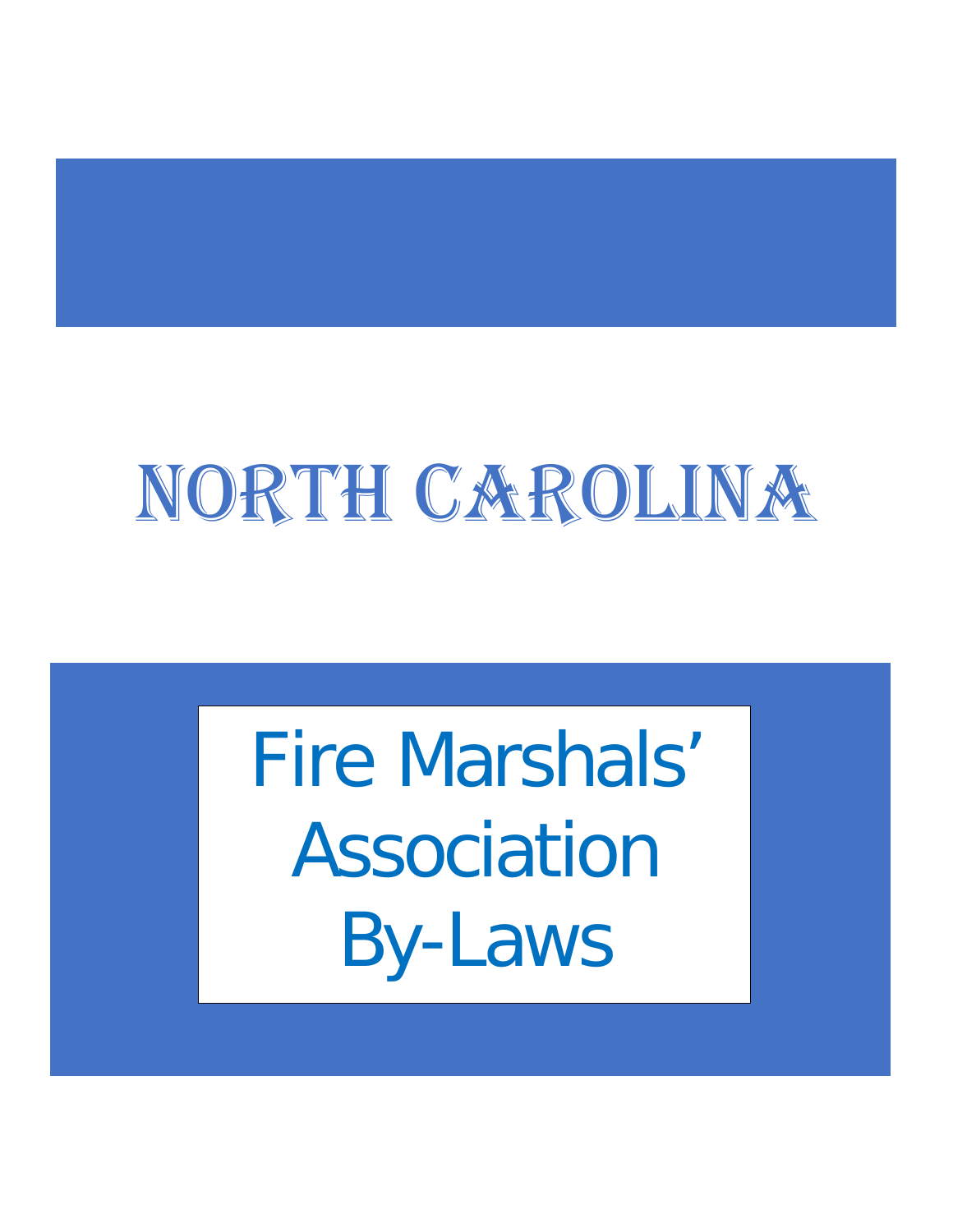# **ARTICLE I – ORGANIZATION**

(A) Name

The organization shall be known as: "THE NORTH CAROLINA FIRE MARSHALS' ASSOCIATION, INC."

(B) Seal

The North Carolina Fire Marshals' Association seal shall be used at the direction of the Officers. Changes to the seal shall be accepted by a majority of the Officers and the majority of the members in attendance of a single meeting. *The Official Seal, as adopted January 31, 2020 is listed in Appendix B.*

(C) Affiliation The Officers of the North Carolina Fire Marshals' Association shall have the authority to determine those professional associations with which the Association shall affiliate.

# **ARTICLE II – OBJECTIVES**

- (A) To coordinate the efforts of its members in the fields of Fire Prevention, Fire Safety Education, Fire Protection, Investigation and Suppression of Arson and Unlawful Burnings; and by doing so, endeavor to provide a more efficient and uniform Fire Prevention Program in North Carolina.
- (B) To distribute to its members information pertaining to Fire Prevention, Fire Safety Education, Fire Protection, and Investigation as may be available; and to assist its members in the solution of any problems which may arise in these fields.
- (C) To, at all times, assist and cooperate with such Associations and Organizations, Industries, Government Agencies, or Departments which share our common interest in the protection of lives and property from fire.
- (D) To actively promote participation from all stakeholders to ensure community based risk reduction assessments, plans and services are effectively implemented.

# **ARTICLE III – MEMBERSHIP**

- (A) Active Member: Any legally designated official of a county, municipality, township, fire district, or other person who is authorized and obligated by public law, ordinance, or lawful agreement with the prevention of fire through property inspection, enforcement of fire laws and regulations, public education, and who may also be charged with the duty of investigating the origin and cause of fires in North Carolina.
- (B) Active Life Member: Any past active member of the Association who has retired from active fire service and who has served 20 years as an active member or who has served as an officer of the Association shall be eligible for Active Life Membership upon the recommendation and approval of the Board.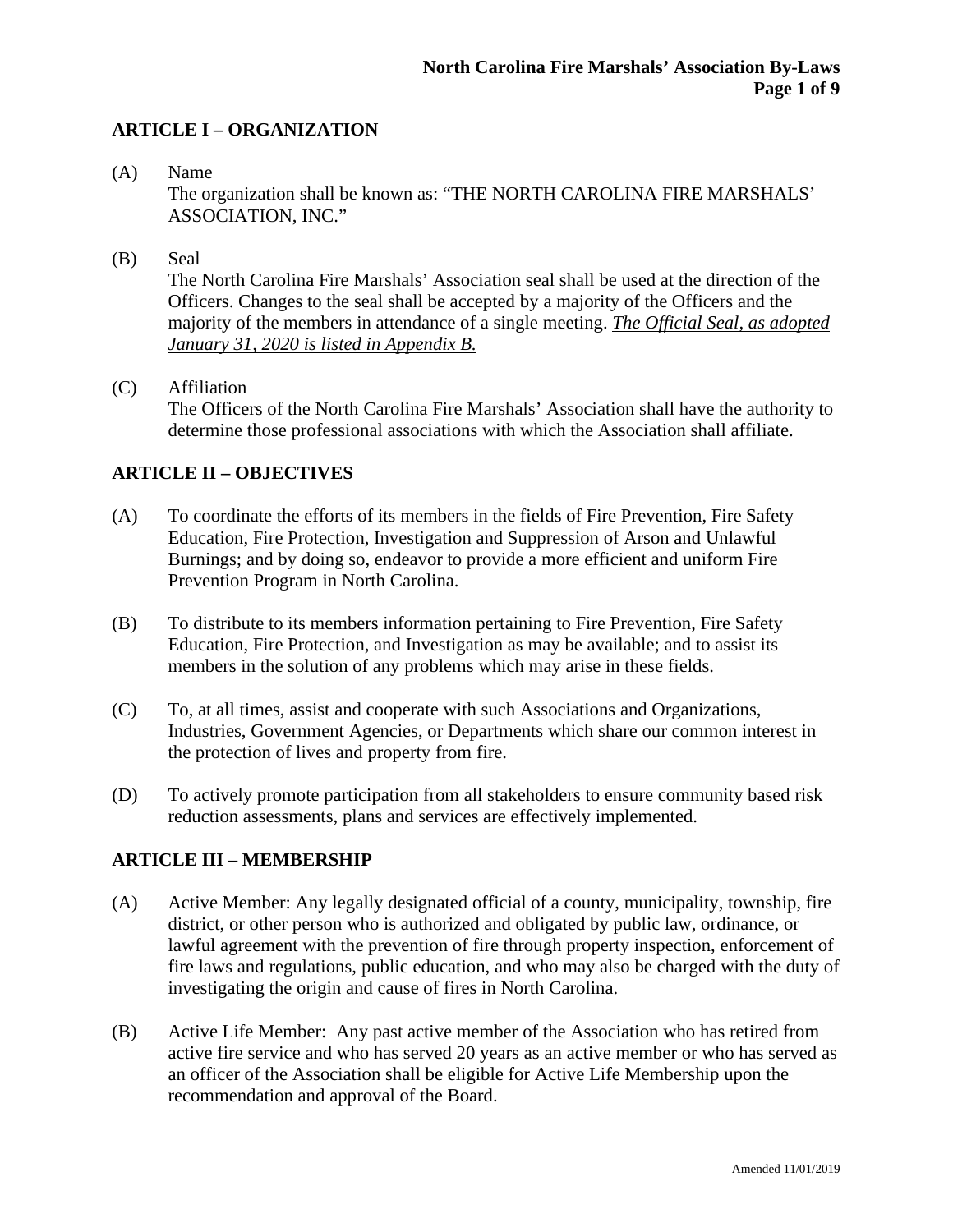Any past active member of the Association who has retired from active fire service and who has rendered outstanding service to the Association, or has distinguished him/herself by outstanding service in the fields of fire protection, fire prevention, public fire safety education, or fire investigation and by exceptional service to the Association, who is interested in the protection of life and property from fire shall be eligible for Active Life Membership upon the recommendation and approval of the Board.

- (C) Associate Member: Those persons, other than Active Members, interested or involved in the prevention of fire in North Carolina. Associate Members shall enjoy the privileges of membership except that of voting privileges and/or holding elective office.
- (D) Honorary Life Member: Individuals dedicated to the protection of life and property or any person that has rendered conspicuous service to the Association shall be eligible for Honorary Life Membership upon the recommendation and approval of the Board. Honorary Life Members shall enjoy the privileges of membership except that of voting privileges and/or holding elective office. Any member so elected shall thereafter be exempt from the payment of annual dues.
- (E) New Members shall be accepted only on a majority vote of the existing members during the meeting in which they are presented.
- (F) Chapter Member: Any Active Member or Associate Member holding membership in the International Fire Marshals Association either as an International Fire Marshals Association Member, or as an International Fire Marshals Association Associate Member.
- (G) Chapter Associate Member: Any Active Member, Associate Member or Honorary Life Member not holding membership in the International Fire Marshals Association.

# **ARTICLE IV – DUES**

- (A) The annual dues for each class of membership shall be set by the Executive Board, and shall be posted to the Association's official website.
- (B) The annual dues are payable by January 31. Any member dues not paid/received by March 31, is subject to have their membership privileges rescinded and a reinstatement fee may apply.

# **ARTICLE V – OFFICERS**

(A) Officers of the North Carolina Fire Marshals' Association shall be: President, 1<sup>st</sup> Vice President, 2<sup>nd</sup> Vice President, Secretary, Treasurer, Immediate Past-President, Chaplain, Directors (6). One person may hold the position of Secretary and Treasurer simultaneously. The President,  $1<sup>st</sup> \& 2<sup>nd</sup>$  Vice President, Secretary and Treasurer (Secretary/Treasurer) shall hold membership in the International Fire Marshals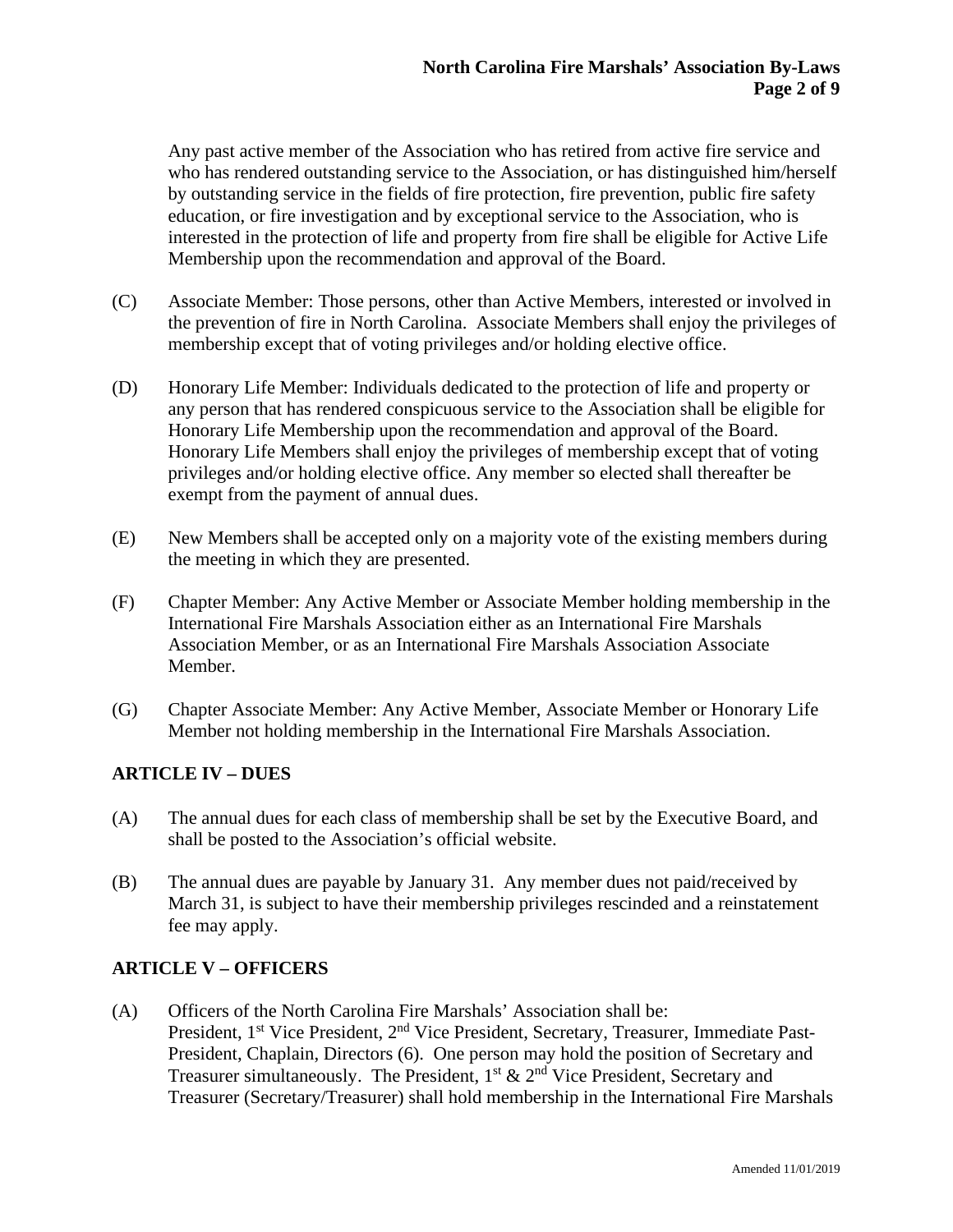#### **North Carolina Fire Marshals' Association By-Laws Page 3 of 9**

Association, and shall serve as the International Fire Marshals Association Chapter Officers. The Association will pay the dues of those officers who are not members of the International Fire Marshals Association during their terms of office.

- (B) Nominees for President and 1<sup>st</sup>  $\&$  2<sup>nd</sup> Vice Presidents shall have served for a minimum period of one (1) year as an officer of the Association.
- (C) Officers of the Association shall be accredited representatives elected by a majority vote of Active Members.
- (D) No one member may hold any one office for period exceeding two (2) consecutive years, with the exception of the Secretary, Treasurer, Chaplain, and/or Directors.
- (E) The Officers of Association may elect Ex-officio members including but not limited to The Senior Deputy Commissioner of Insurance Office of State Fire Marshal, or their designee, and the Fire Service appointee to the NC Building Code Council.
- (F) The Election of Officers shall be held annually, and they shall take office January  $1<sup>st</sup>$  of the following year. Annual elections shall be conducted via electronic method (or hybrid) as approved by the Board of Directors.
- (G) Directors shall be elected for two-year terms.
- (H) For the purpose of electing directors, the state shall be divided into three regions (East, Central and West). The approved region map is listed as *Appendix A*. A director shall be elected from each region with the entire membership voting for all director positions in accordance with Article V Section (E). The nominating committee shall recommend a slate of director nominees for annual election that shall include representation from each region. In the event the nominating committee is unable to obtain a director nomination from a region, the nominating committee shall select members from other regions to be considered for election by the membership. In the event that there is no one nominated from a region, the membership may nominate and elect a director from any region.
- (I) Should an Officer or Director cease to maintain active status, due to promotion, reassignment, etc., that person may choose to have his/her membership changed to Associate status and shall resign from the office which is held in this Association within sixty (60) days of said promotion, reassignment, etc. The Board of Directors may, at the discretion of a majority of the Executive Committee, appoint an Active Member to fill the vacated position, until the next scheduled elections, provided: The vacating of the position(s) of President and/or First Vice President(s) as called for in these Bylaws, and that the person so appointed shall meet the necessary requirements of the open office.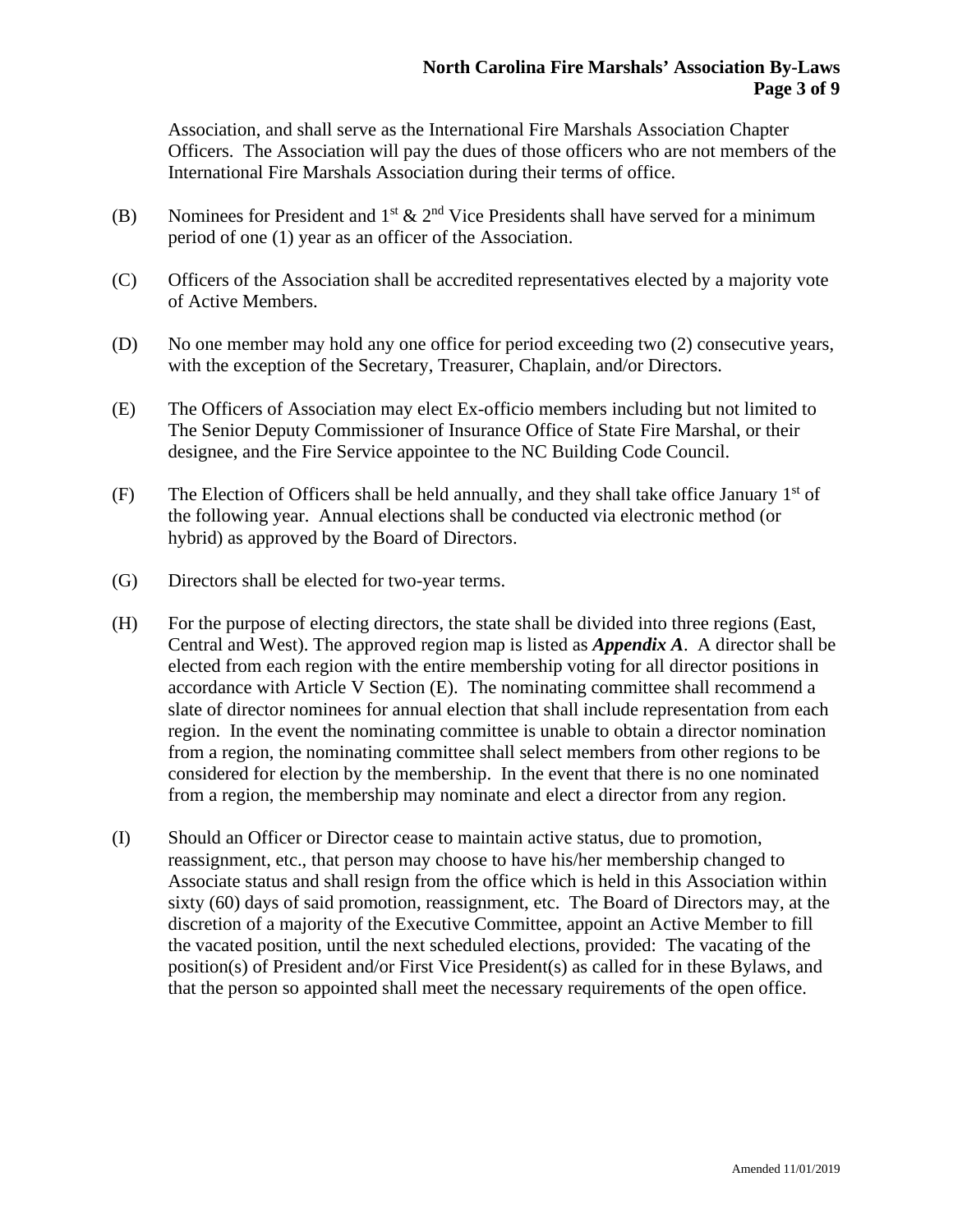# **ARTICLE VI – EXECUTIVE DIRECTOR**

- (A) An Executive Director may be hired at the sole discretion of the Officers. Selection of the Executive Director shall be based on the experience, availability and knowledge of the association activities. Selection of the Executive Director shall include a person best suited to maintain the culture of the organization and ability to keep the association focused on its mission. The final acceptance of an individual to serve as the Executive Director shall be approved by a majority of the officers and of the members in attendance of a single meeting. This membership vote shall be advertised 30-days before the meeting.
- (B) The duties of the Executive Director shall be focused on the activities of the association as directed by the officers of the North Carolina Fire Marshals' Association.
- (C) Policies involving the employment, pay and other personnel issues shall be established by the Officers and kept by the Secretary.
- (D) The Executive Director shall be an Ex-Officio member of the Executive Board (nonvoting).

#### **ARTICLE VII – DUTIES OF OFFICERS**

- (A) The President shall preside at all meetings and conduct all business. The President shall call special meetings at the request of a majority of the Association's Executive Board, or when the President may deem necessary. The President shall serve as the International Fire Marshals Association Chapter representative. The President will vote only in the event of a tie.
- (B) The 1<sup>st</sup> Vice President shall assume all duties of the President in the President's absence or vacating the office.
- (C) The  $2<sup>nd</sup>$  Vice President shall assume all duties of the President and  $1<sup>st</sup>$  Vice President in their absence and that of 1<sup>st</sup> Vice President should the office become vacant.
- (D) The Secretary shall keep a record of the attendance of all meetings, record, and forward to all members, the minutes of the Association meetings, Executive Board, and special meetings. The Secretary shall be custodian of the minute book and all records, correspondence, and literature pertaining to the business of the Association. The Secretary shall keep the members informed as to the progress of the Association's business and shall record and answer all correspondence promptly and in an efficient manner. The Secretary shall notify, in writing, all members of the meetings and inform them of any proposed changes to the constitution at least thirty (30) days prior to such meeting.
- (E) The Treasurer shall receive all moneys payable to the association and shall deposit same in a chartered bank designated by the Executive Board. Accounts shall be paid by check.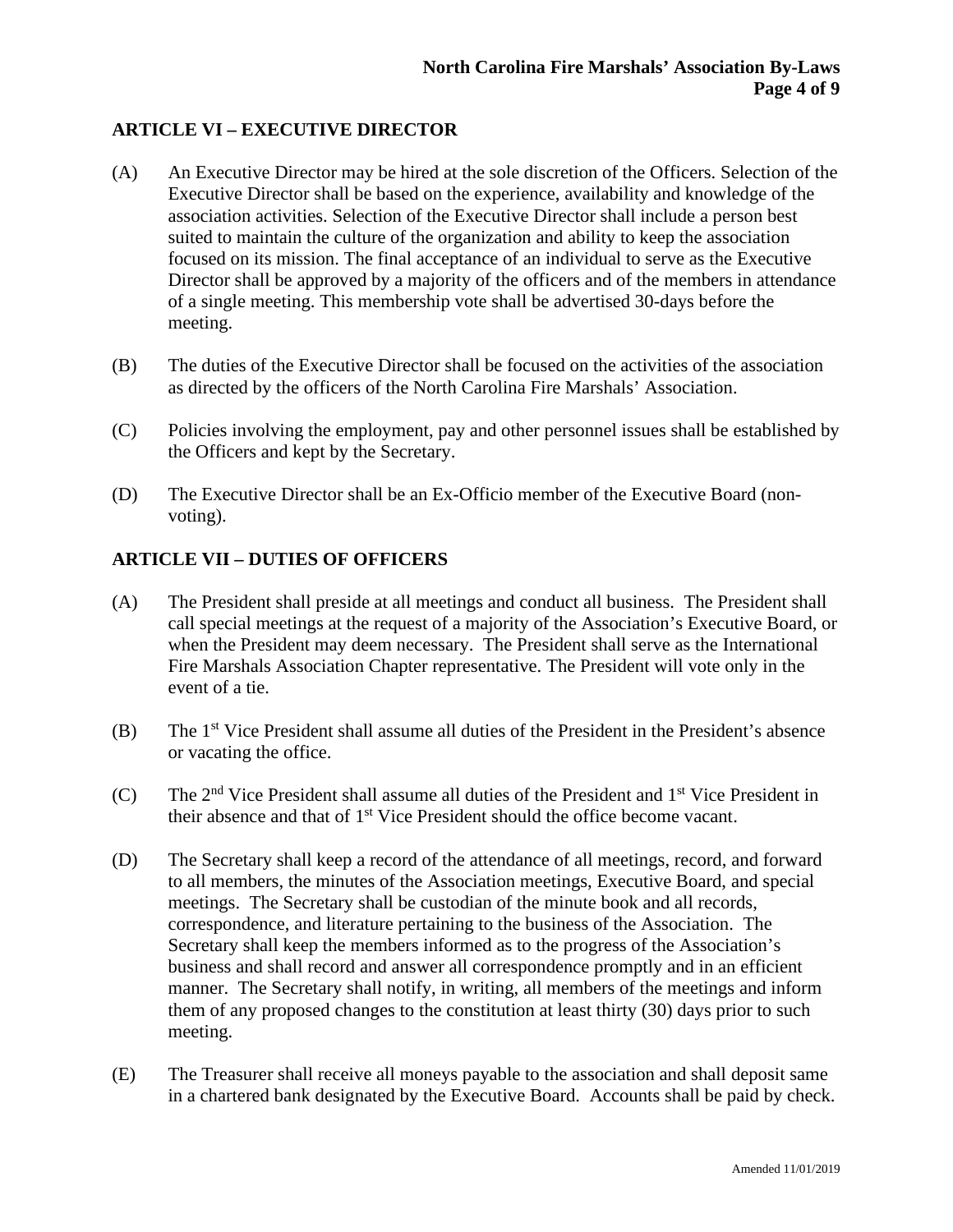The Treasurer shall be bonded in an amount set by the Executive Board. The President shall be authorized to sign checks in the event the Treasurer is incapacitated.

- (F) All other Past Presidents shall be Ex-Officio members of the Executive Board (nonvoting), unless on the Board as a current member.
- (G) The Chaplain shall be a non-voting member of the Executive Board and shall serve as an advisor to the Officers, Directors, and the Association membership at large. The term of office shall be unlimited.

#### **ARTICLE VIII – COMMITTEES AND BOARDS**

- (A) The Executive Board shall consist of the elected Officers and Directors of the Association and shall deal with such business as may come before it and make recommendations regarding this business to the members; shall be authorized to proceed with such business of the Association, within the confines of the Constitution, and during that period between Annual Meetings, as may be deemed necessary.
- (B) A Quorum, for conducting business, of the Executive Board shall consist of not less than four (4) of its members.
- (C) Appointees, representatives and committee members to Boards or Special Committees shall be members in good standing with the Association.
- (D) Special Committees shall be appointed by the President with the aid of the Board.
- (E) Each Committee shall elect a Chairman, who shall be responsible for conducting all meetings of said Committee.
- (F) The President and Secretary of the Association shall be non-voting members of all Special Committees. The President shall cast any tie-breaking votes, if needed.
- (G) The President shall appoint a Nominating Committee, consisting of three (3) persons (non-Board members) during the second quarter Meeting and they shall present a slate of Officer and Director nominees eligible for the annual election*.*
- (H) It shall be the duty of the Nominating Committee to have written permission from each person being nominated prior to their names being submitted for nomination.
- (I) The President shall appoint, during the fourth quarter meeting, three (3) persons (non-Board members) to serve as an Audit Committee. They shall audit the books and accounts of the Treasurer annually and shall present a complete report of all matters pertaining to the finances of the Association for the following, first quarter meeting.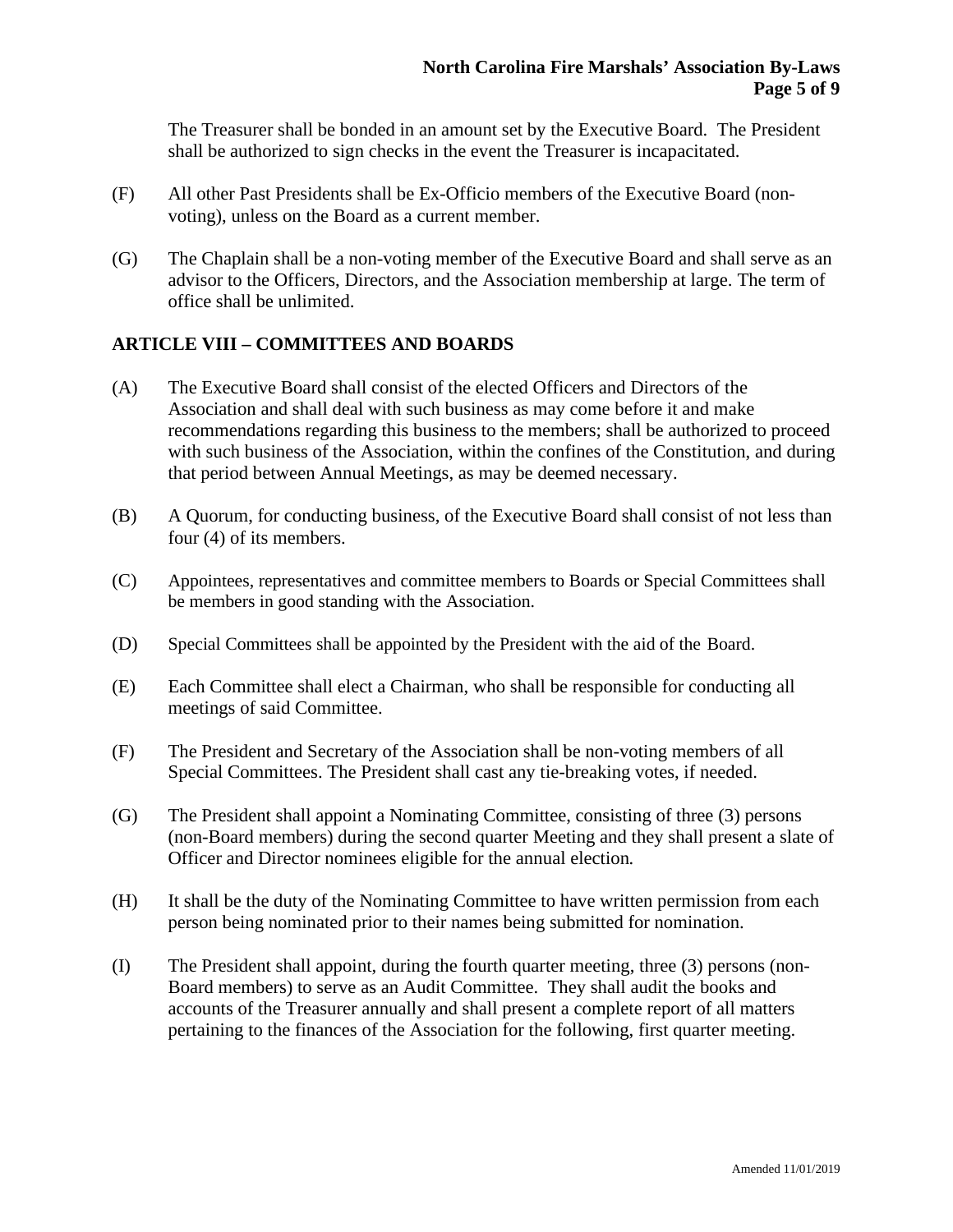(J) Board appointments, representatives and committee chairs shall be responsible for submitting a report by written or oral means to the Executive Board and General Membership for each quarterly meeting.

# **ARTICLE IX – MEETINGS**

- (A) Meetings of the membership shall be convened quarterly by personal attendance, remote electronic means or a combination thereof.
- (B) Executive Board Meetings shall be called at the discretion of the President or upon the wishes of a majority of the Executive Board.
- (C) Special Committee Meetings shall be convened upon appointment or election of the Committee and shall meet at a location and time agreed upon by a majority of the Committee Members.

# **ARTICLE X – VOTING RIGHTS**

- (A) Only active and active life members shall vote.
- (B) Members present or attending by electronic means may exercise the right to vote on any matter if a means to prevent duplicate or unauthorized balloting is in place.

# **ARTICLE XI – CONSTITUTION/BY LAWS**

- (A) Proposed changes to the Constitution/By-Laws must be submitted to the Secretary, in writing not less than ninety (90) days prior to the meeting. Membership shall be notified thirty (30) days prior to the meeting when voting will take place.
- (B) In the event a change to the Constitution/By-Laws must be made due to an emergency situation that prevents the due process as outlined in ARTICLE XI(A) from being followed; The officers and executive board of directors shall make temporary emergency change(s) on an as needed basis. All preventing emergency situations must be mutually acknowledged and approved by **all of** the officers and executive board of directors. All temporary emergency changes shall be submitted for ARTICLE XI(A) due process when it is determined by the officers and the executive board that the preventative emergency has ended.

# **ARTICLE XII – DISSOLUTION**

(A) All remaining monies/assets due to dissolution of this Association shall be distributed to a like non-profit organization as and/or determined by the Board of Directors.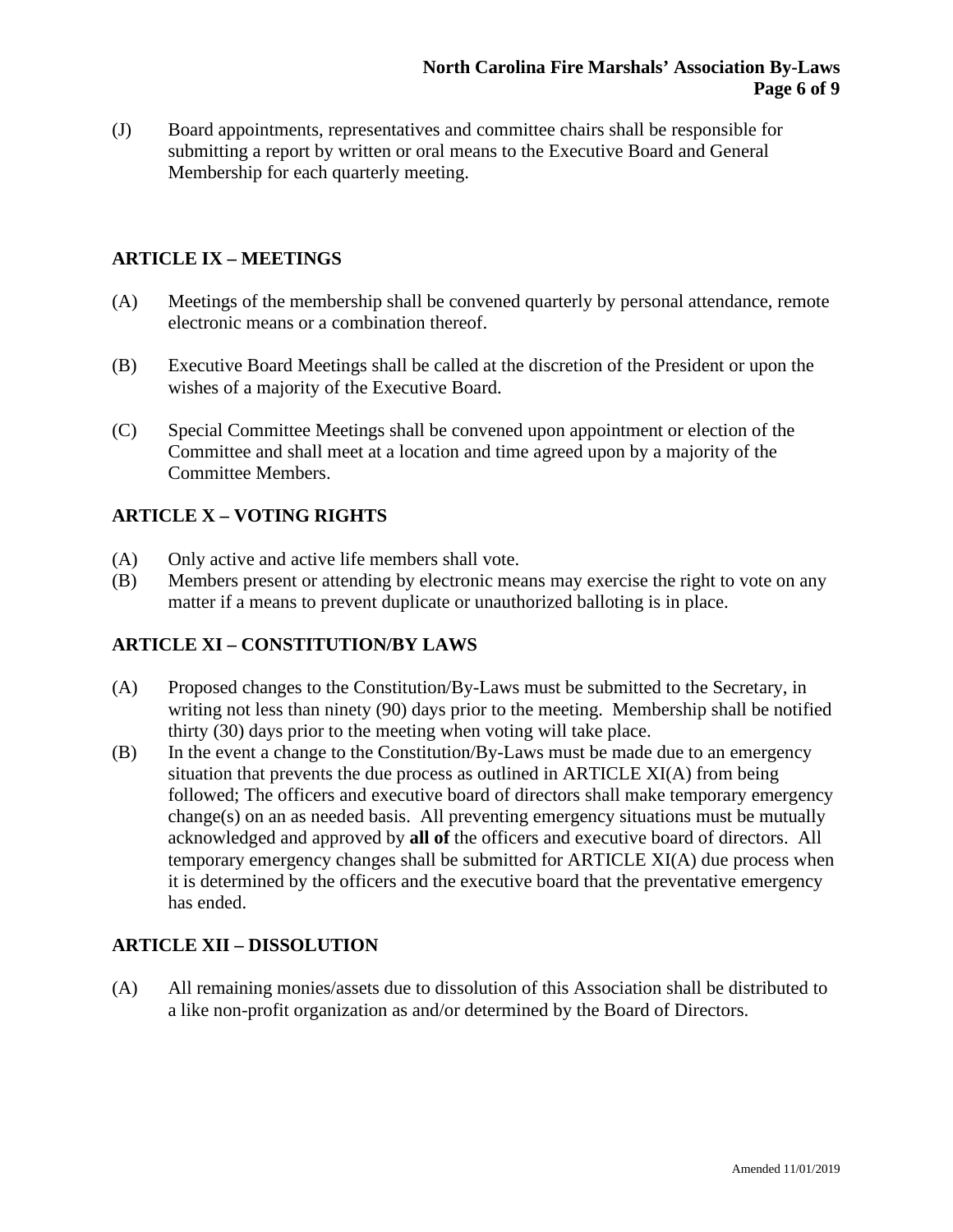#### **ARTICLE XIII – North Carolina Chapter of The International Fire Marshals Association**

- (A) Chapter Designation. Upon acceptance as a Chapter of the International Fire Marshals Association, pursuant to the Rules and Procedures of Article VII of the Constitution of the International Fire Marshals Association, this organization shall be designated as a Chapter of the International Fire Marshals Association, International Code Council and may indicate such status on its letterhead by use of a chapter number, IFMA logo, and other appropriate indicia.
- (B) Chapter Officers. The officers of the Chapter as designated in Article V of this Constitution shall have all powers and duties commitment with and analogous to their duties as officers in the North Carolina Fire Marshal's Association with the addition of preparation of reports and communication with the International Fire Marshals' Association Constitution and By-Laws.
- (C) Chapter Meetings. The Chapter shall meet at least once a year for the purpose of electing officers, approval of reports to the International Fire Marshals Association, and conducting its regular business.
- (D) Chapter Reports. The Chapter representative shall submit to the International Fire Marshals Association's Executive Secretary, prior to February 1 of each year, a report on the activities of the Chapter, as required by the IFMA Constitution and By-Laws.
- (E) Financial Disclaimer. The International Fire Marshals Association, and the National Fire Protection Association are not responsible for any obligations or responsibilities incurred or assumed by the North Carolina Fire Marshals' Association, and shall be indemnified and hold harmless from any such obligations or responsibilities.
- (F) Priority of Documents. Insofar as matters involving the Chapter are concerned, this Article shall prevail over any other provisions of the Constitution or By-Laws of the North Carolina Fire Marshal's Association.

#### **DATE ADOPTED BY THE MEMBERSHIP:** May 21, 2021

#### **AMMENDED BY THE MEMBERSHIP**: November 01, 2019.

#### **DATE OF TEMPORARY EMERGENCY AMENDMENT:** September 1, 2020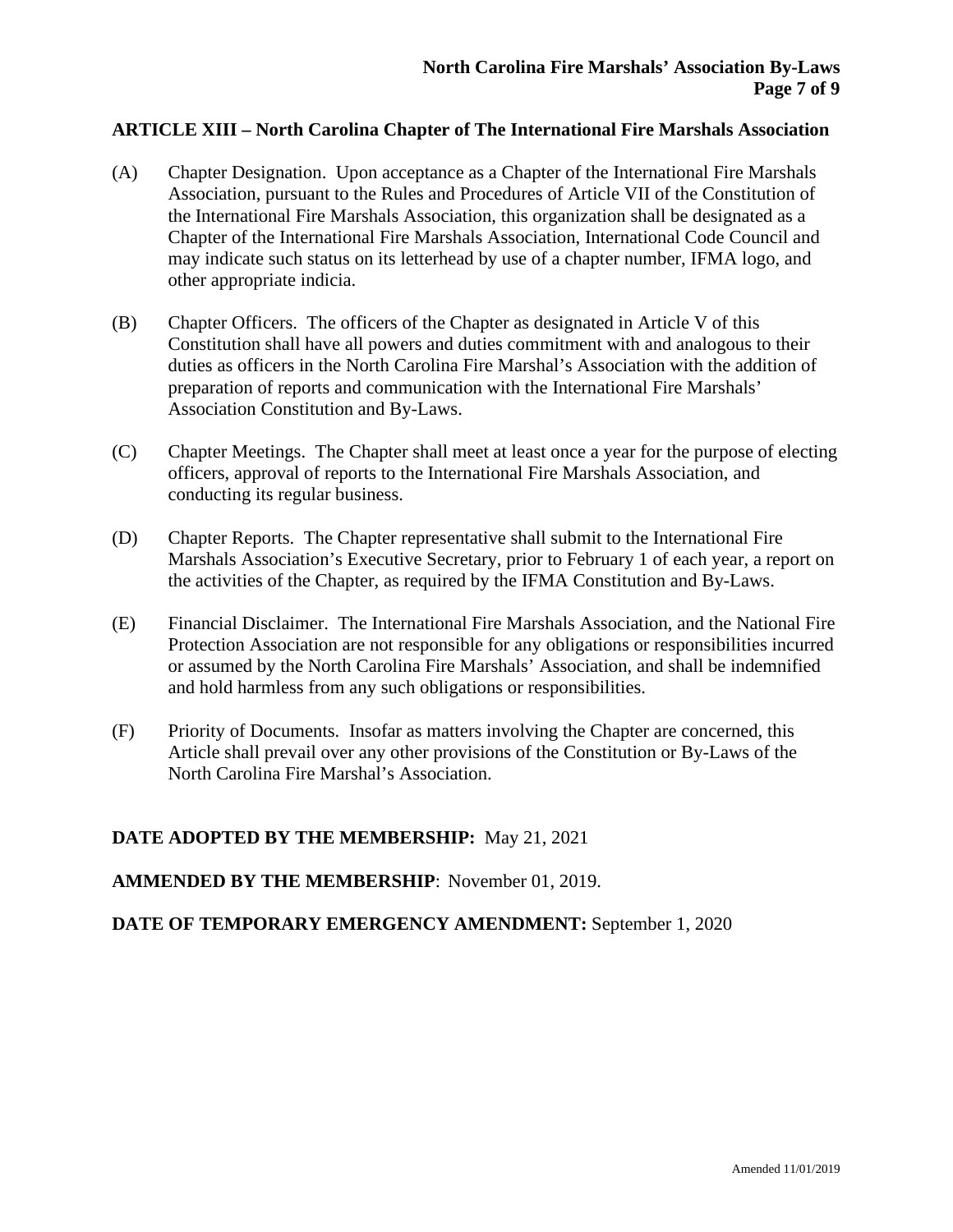# **APPENDIX A**